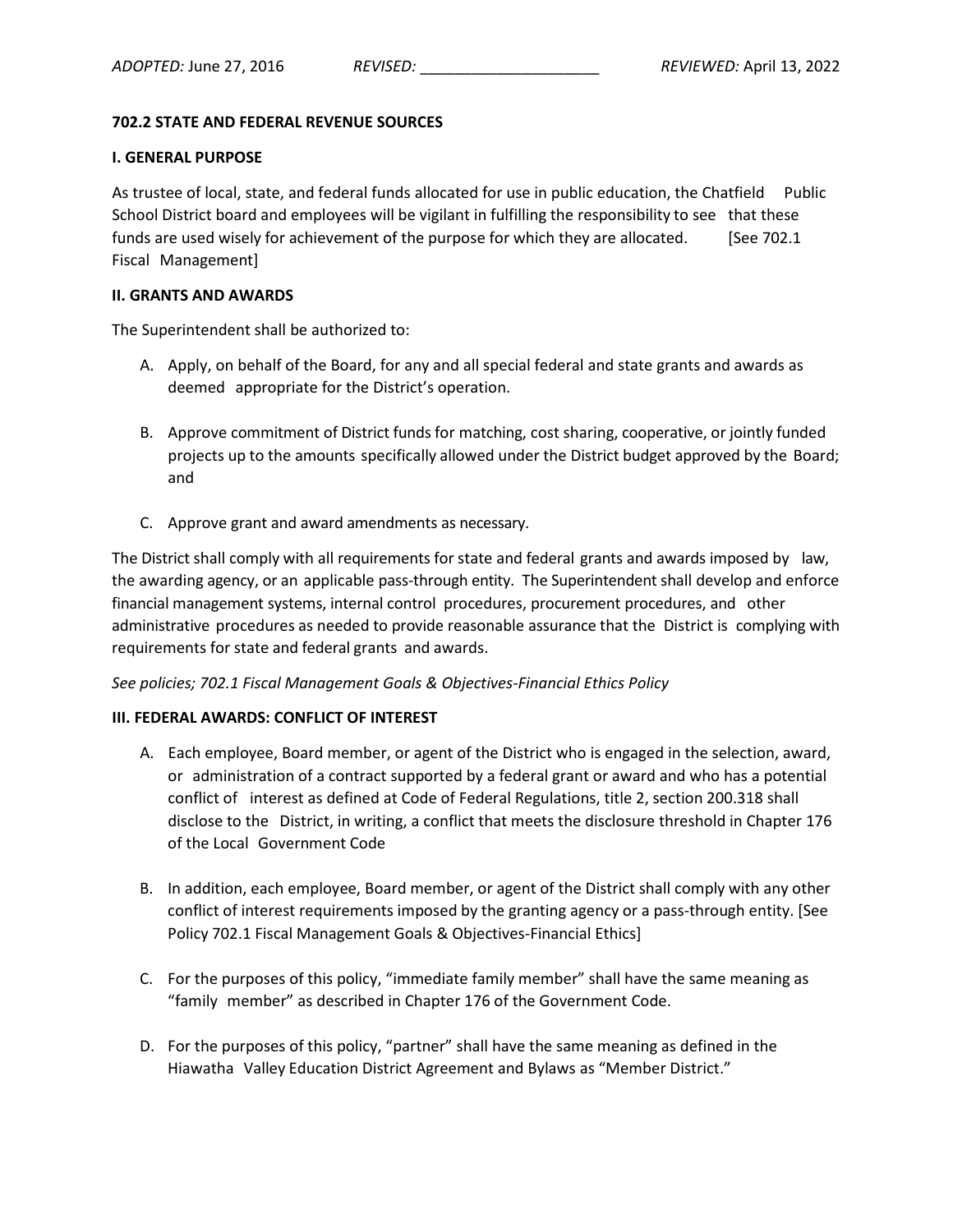E. An employee, Board member, or agent of the District who is required to disclose a conflict in accordance with the provisions above shall not participate in the selection, award, or administration of a contract supported by a federal grant or award.

### **IV. GIFTS AND GRATUITIES**

- A. The District recognizes that students, parents, and others may wish to show appreciation to district employees. It is the policy of the District, however, to discourage gift-giving to employees, and to encourage donors instead to write letters and notes of appreciation or to give small tokens of gratitude as memorabilia.
- B. Employees, Board members, and agents of the District shall not solicit any gratuities, favors, or items from a contractor or a party to a subcontractor for a federal grant or award. Any employee considering the acceptance of a gift shall confer with the administration for guidance related to the interpretation and application of this policy.
- C. Employees who violate the provision of this policy may be subject to discipline, which may include reprimand, suspension, and/or termination or discharge. [See Policies 403. and MS§ 10A.071. Subd.1.]